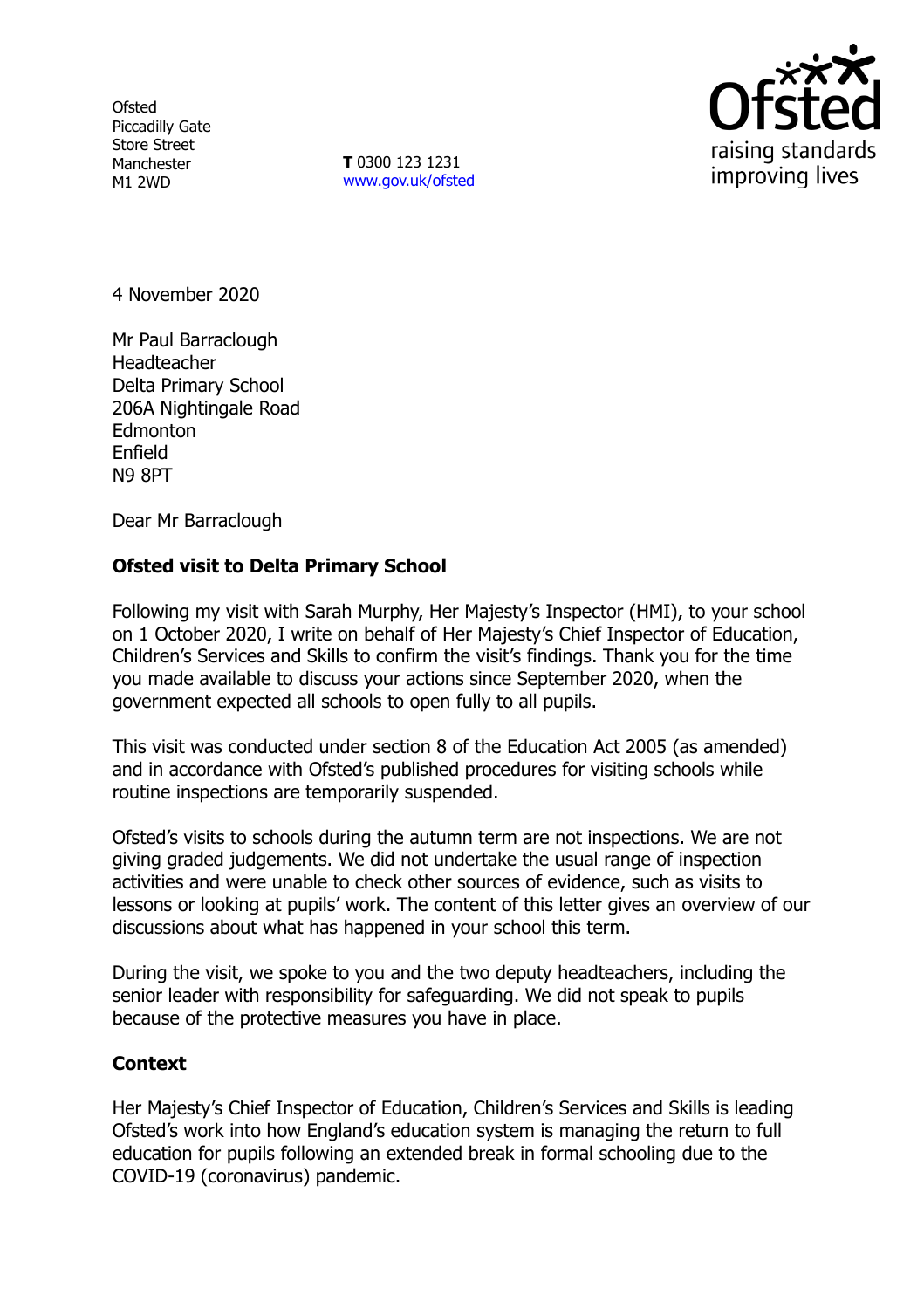

In undertaking this focused work, HMI are visiting a broad range of schools. HMI will visit a sample of:

- approximately 1,200 schools across all Ofsted grades (outstanding, good, requires improvement and inadequate)
- maintained schools, academies and free schools, special schools and centres of alternative provision, including those in cities, and coastal, town or rural communities.

The information from this visit will feed into Ofsted's national reporting so that the insights can be shared with the government and the education sector. We did not find any significant concerns during the visit. In such a case, an inspection report would be published on our website and available to parents and carers.

We did not consider your response to COVID-19 during the spring and summer terms 2020, when the school was not open to all pupils.

## **From this visit, inspectors noted that:**

- The school opened on Monday 7 September 2020 for the start of the autumn term. Pupils are attending full time.
- Initially, the proportion of pupils attending was lower than the normal attendance for this time of year. You have worked with parents to reassure and encourage them to send their child to school. Attendance rates have increased and are close to what you would usually expect at this time in the autumn term.
- $\blacksquare$  Pupils are studying all the subjects that the school usually offers, apart from music. You have allocated extra time to reading, mathematics, physical education, and personal, social and health education. You plan to return to your usual curriculum before the summer term 2021.
- In lessons, teachers check what pupils need to recap on from what they learned last year. You plan to make more checks in all subjects before half term in order to identify where pupils need support in their understanding of essential knowledge and concepts. You plan to use this information to adapt what is covered in each subject to help pupils fill any gaps in their learning.
- You have completed tests of pupils' recall of phonics. Pupils receive tailored support to help them remember letter sounds and blending that they have previously learned. You have invested in more books for pupils to read at school and at home.
- Checks in mathematics have indicated that pupils need more practice in basic skills and concepts, such as place value. You have reviewed the school's approach to teaching mathematics to help pupils strengthen their knowledge and confidence in their use of numbers before moving on to more complex work.